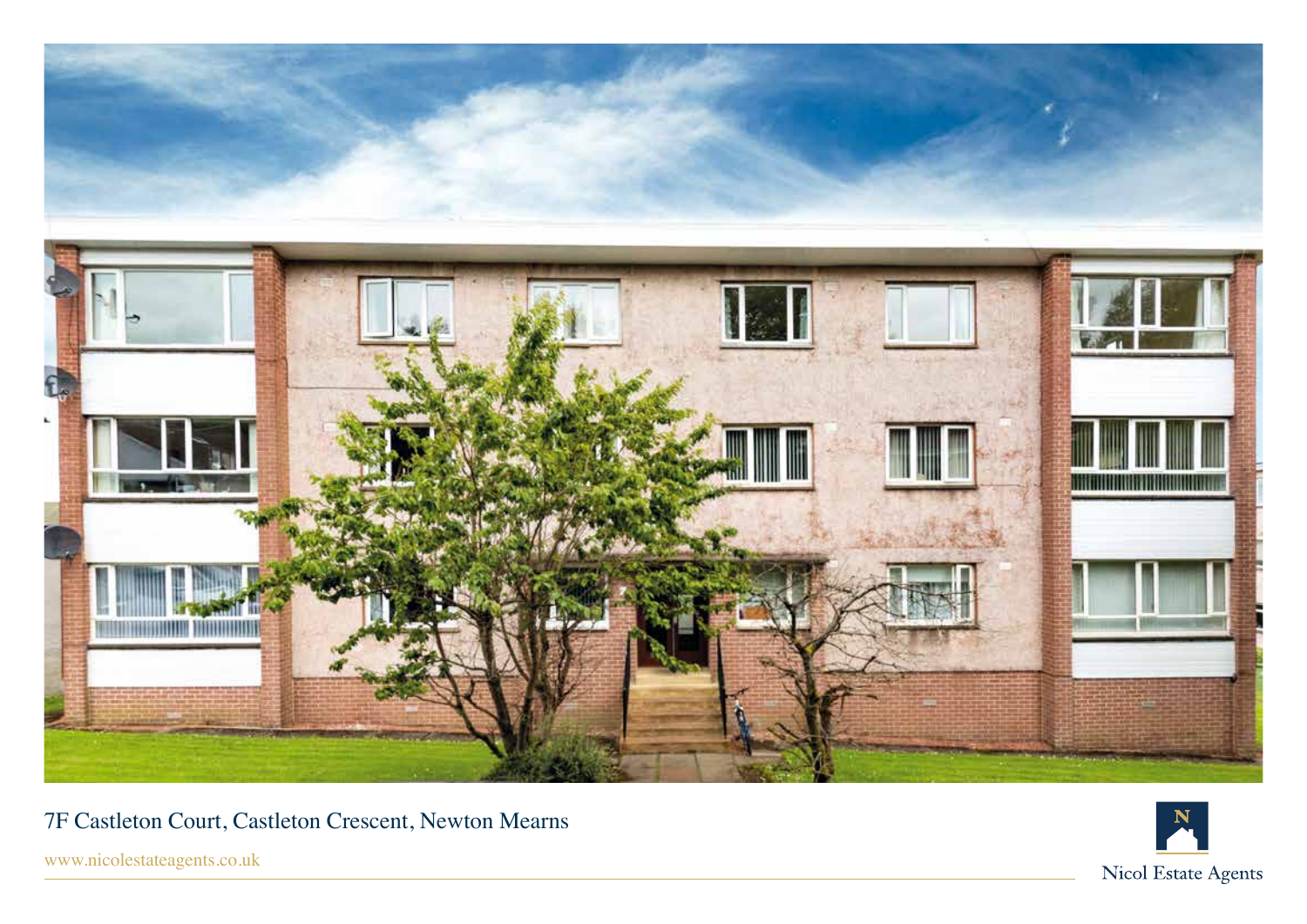

## **Situation**

A well presented and spacious two bedroom second floor flat located in sought after location of Newton Mearns.

The property has been well maintained by the current owners and comprises:

Well kept communal entrance hall and stairwell. Extensive hallway with storage cupboard. Bright and spacious sitting room. The sitting room is on an open plan arrangement to the dining room, which in turn lead to the contemporary kitchen. The kitchen is fitted with a range of wall mounted and floor standing units and complementary worktop surfaces. Two double bedrooms. Bathroom with three piece suite and shower over bath.

The property is further complimented by gas central system and double glazing. Furthermore, on street residents parking is provided at the front of the property.

Local sports and recreational facilities include David Lloyd Rouken Glen, Parklands Country Club, Cathcart, Williamwood and Whitecraigs Golf Clubs, a number of private bowling clubs and Whitecraigs tennis club. East Renfrewshire Council's own excellent sports and leisure facilities at Eastwood Toll. If you are an outdoors lover, Rouken Glen Park, voted Best Park in the UK 2016, is nearby with walking trails through the woods, a great adventure play area, a skate park, five a side football pitches and a boating pond.



Castleton Court, positioned on Castleton Crescent, is a popular and sought after location within Newton Mearns and is extremely well positioned for amenities within the surrounding district.

A hugely popular suburb, Newton Mearns is a welcoming, family friendly town, with a fantastic, lively and inclusive community. If you choose to live in Newton Mearns, you will have access to some of Scotland's highest attaining primary and secondary schools, including Kirkhill Primary School, St Cadoc's Primary School or St Clare's Primary Schools, Mearns Castle and St. Ninian's High Schools. Newton Mearns is within easy reach of the private Belmont House School and a number of school-run pick-up points for private schools in Glasgow.

#### Commuter Links:

Newton Mearns is located approximately 9 miles from Glasgow City Centre. Commuter routes are served by the M77, M8 and Glasgow Orbital motorways which also provide 30 minute journey times to both Glasgow and Prestwick international airports. There are regular train and bus services to Glasgow, East Kilbride and the beautiful Ayrshire coast. Local Amenities:

Recognised as providing amongst the highest standards of local amenities, Newton Mearns offers an array of healthcare centres, banks and libraries and a broad range of supermarkets, boutique shops and restaurants, including The Avenue Shopping Centre and The Greenlaw Retail Park includes Waitrose and Tesco Metro.

#### Fitness and Outdoors:

Local sports and recreational facilities include David Lloyd Rouken Glen, Parklands Country Club, Cathcart, Williamwood and Whitecraigs Golf Clubs, a number of private bowling clubs and Whitecraigs tennis club. East Renfrewshire Council's own excellent sports and leisure facilities at Eastwood Toll. If you are an outdoors lover, Rouken Glen Park, voted Best Park in the UK 2016, is nearby with walking trails through the woods, a great adventure play area, a skate park, five a side football pitches and a boating pond.











### **Description**

www.nicolestateagents.co.uk